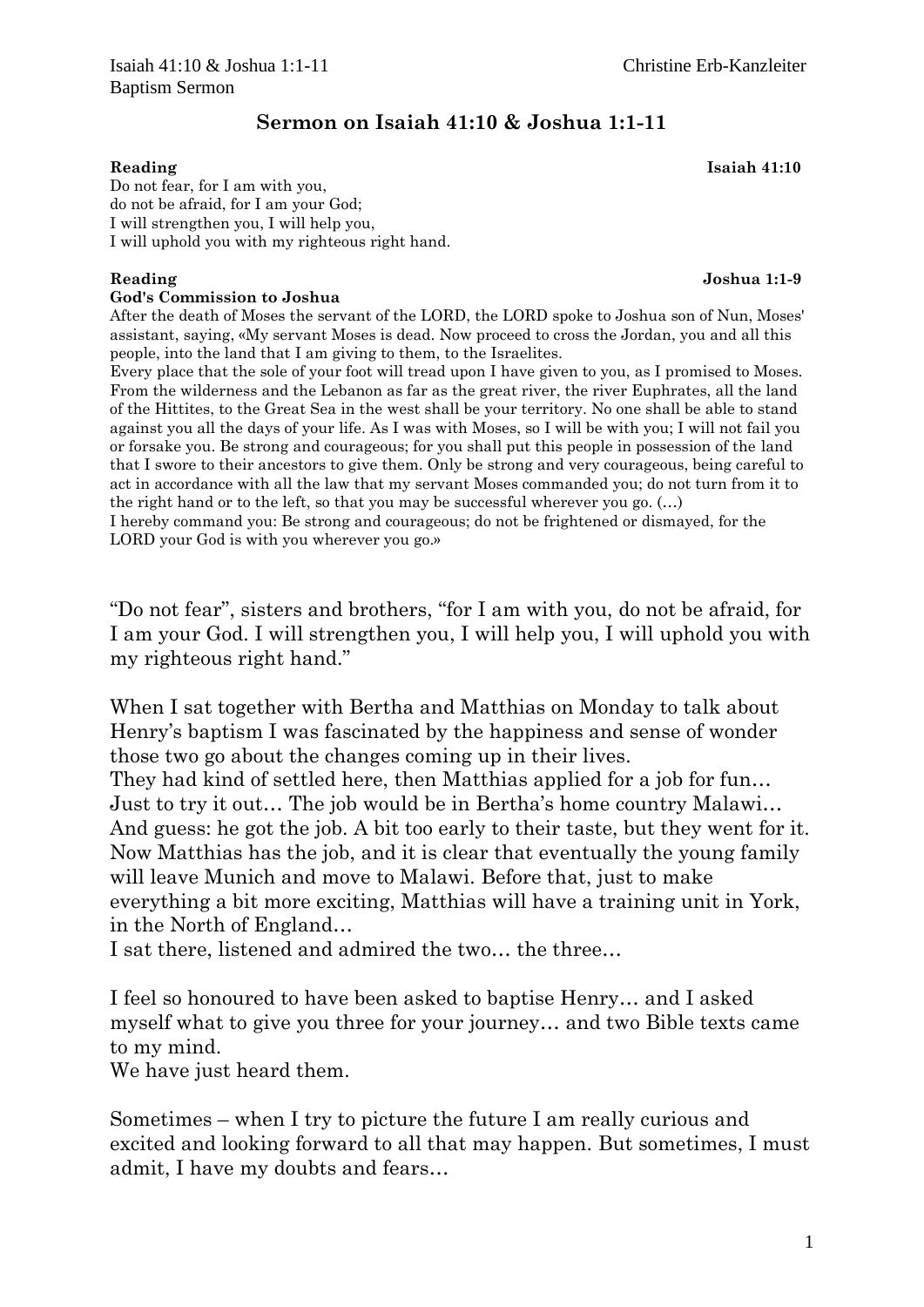Isaiah 41:10 & Joshua 1:1-11 Christine Erb-Kanzleiter Baptism Sermon

Who knows what will happen?

Who knows in which world our children will live?

So much has already happened… so much great stuff, so much we couldn't have dreamed of but also things we would have never chosen.

We sat in confirmation class last Sunday and tried to get to know each other better. There were questions we asked about ourselves – like what are your hobbies, what's your favourite food and so on….

And one of the questions was: "what is the best ever happened to me in my life"… A hard question…

I came up with "the best ever happened to me is that I met Reiner, my husband", Nico talked about experiences in hospital 9 years ago, about awesome and encouraging people he met there, someone talked about a great and beautiful trip, another about exams which had gone really well…

We all experience good and bad things, bright and dark moments, and we all know that not everything in life goes well…

We need protection, guidance, support...

Our kids do.

Henry does…

How can we protect him? How can his parents and his family, his friends protect him?

And what when he grows up, when the time comes when we will not be able to protect our children but have to let them go?

What will happen then?

Will there be others to support them?

Will they be able to look after themselves?

Protect themselves?

Make wise decisions?

Will it be enough, what we have been able to give to them, what we passed on to them?

Will the seed that we've planted come to blossom and bear fruit? And what fruit?

"Do not fear, for I am with you," – these words can be a comfort, but they are no life insurance against the dangers of life.

God's assurance "Do not be afraid, for I am your God," does not spare us or our families and friends from the hard and dark side of life. But it does promise us that God will be at our side and see us through the dangers, toils and snares, as we sing so often in "Amazing Grace".

God will be with those we love and care about. God will keep them and hold them. God will walk with them on their life journeys, and he will uphold them and strengthen them. This is what Isaiah told the people then, and tells us now.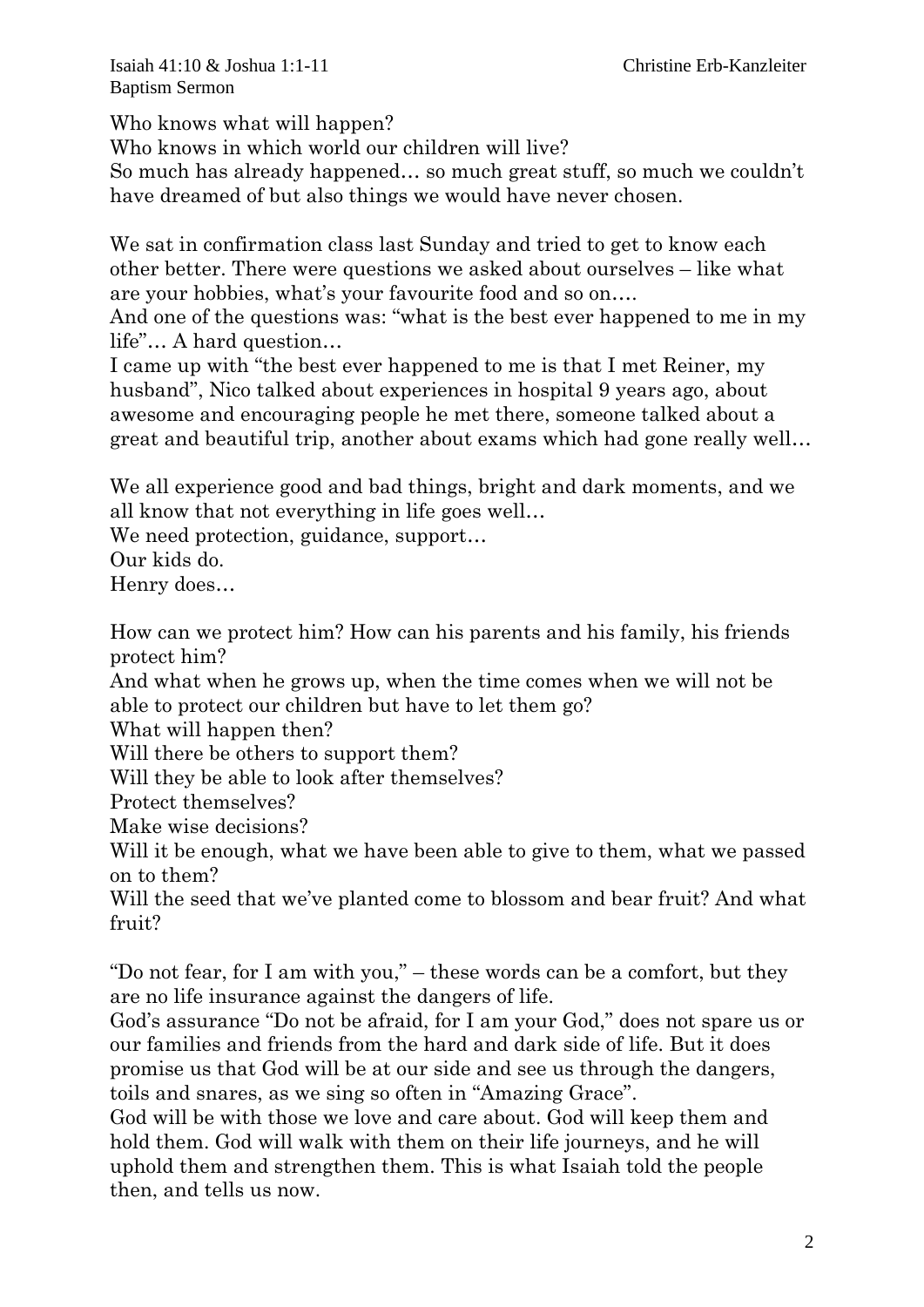My thoughts today are all about giving to our kids what we can, what we know, what we believe…

It needs us, - to give people a chance to learn about God, to be able to experience him and build up a relationship with him.

It needs us – parents, friends, family, sisters and brothers here in church – people, great and small… to show others what our faith means to us, and who God is for us.

People need to be told what we believe.

Our faith will be mirrored in their lives… will build up their own way of believing.

There is an amazing closeness of Isaiah's words to the words God speaks to Joshua, when he makes him a leader of his people and shows him which way to go.

Reading through this story in which God calls Joshua into leadership and affirms the old promises given to his people, I realised in what a fascinating line of tradition "faith takes place". It is not only about me believing, or my children becoming believers.

It is all about that long line of people sharing their faith over decades and centuries. This is the line – or maybe better: the network – which we are all part of… here at Peace Church, worldwide, then and now and in the future…

In Joshua's story God reaffirms his commitment to his "old" promise. They had all heard it many times.

It was the promise given to Moses: "…every place where you set your foot, I have given to you…"

A promise first made to – just remember – Abraham, Isaac and Jacob. They'd all lived with it.

They all walked the paths of their lives with it.

They were all motivated and sustained by the promise of land…

God had promised to bless Abraham's and Sara's descendants and to bring them into the "promised land", a rich land, flowing with milk and honey and prosperity.

This was the vision that kept them all going – generation after generation – in those many years of wandering.

The promise of a home…

The promise of a place to stay  $-$  a place where they belonged!

And while they still were on their way, God would surely be with them: "As I was with Moses, I will be with you…"

Joshua had walked with Moses long enough to have an idea of what this meant.

God was so close to Moses, and now God makes the same promise to Joshua, and the people God wants him to lead fearlessly.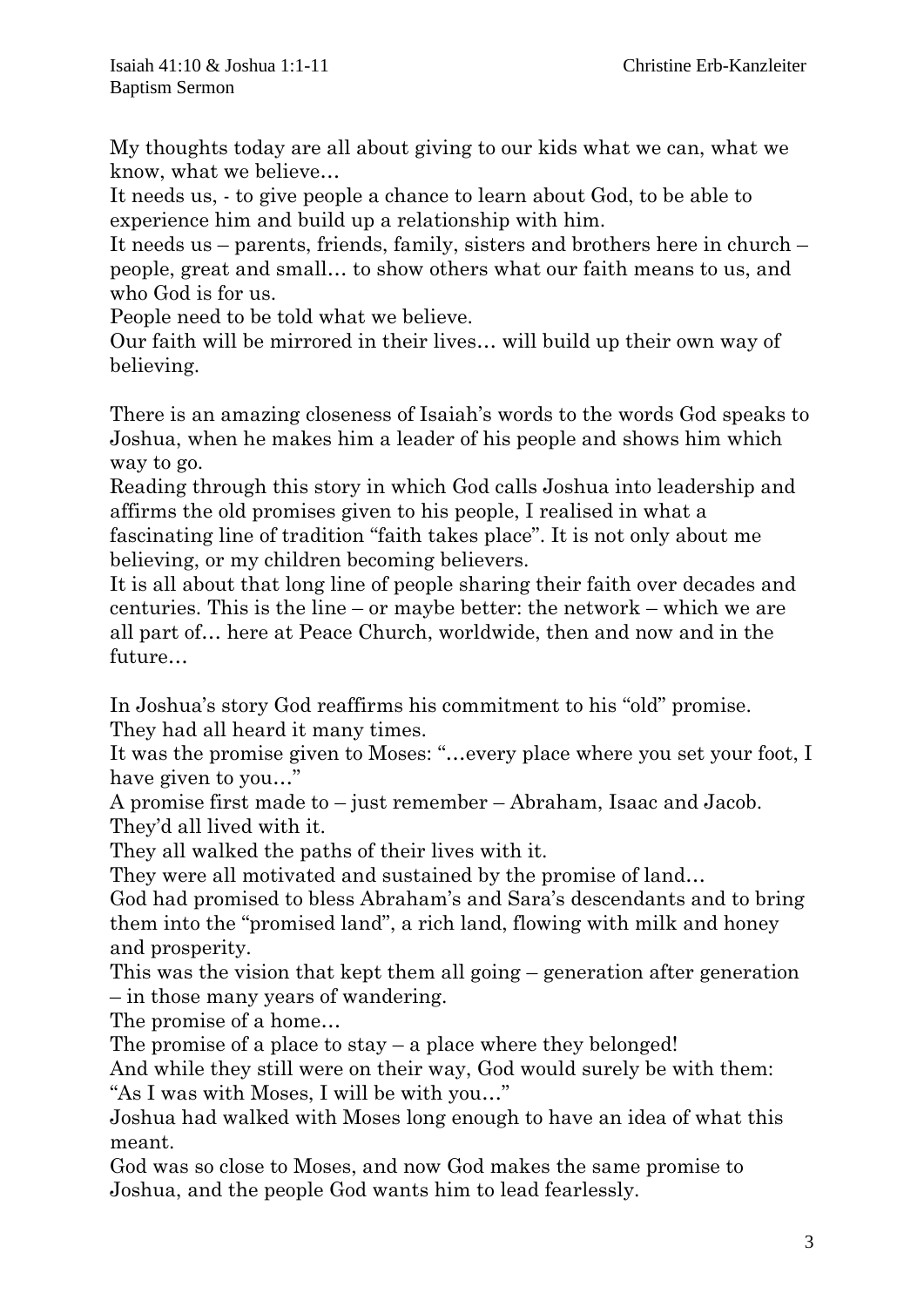A lot of history lies behind Joshua and his people. And yet: after the death of Moses they are there… standing on the bank of the Jordan, somehow ready to cross over… hoping that milk and honey would flow richly on the other side.

Where does his story cross our own life journeys or the paths our children may choose to follow?

We know what it feels like standing at a crossroads with something new lying ahead.

New land in front of us…

Often we know so well what lies behind…have managed to live through the past, through the good times and through the rough patches…

but we have no idea what lies ahead.

We don't know what we will have to meet and put up with on the other side of the river.

We don't know what life holds in store for us...

The people of Israel had no clue what to expect on the other side of the Jordan. The only thing they knew after all these years of wandering was that God would be with them. A reliable, trustworthy God who loves his people, who calls them by their names and walks with them.

"The country of your future will reach from the mountains to the sea," the Israelites were told. "There you shall live."

"When you go, no one shall be able to stand against you, no one will stop you. As I was with Moses, so will I be with you. I will not fail you or forsake you. Just be strong and courageous…"

Is that what we can hear, too, when we look into the future?

Can you hear it, Bertha and Matthias?

It is exciting to move on…

And wherever we go we take with us ourselves and our history.

All these big and small personal things that we all carry with us…

And then we meet others, live in new contexts, face challenges and explore the unknown. We learn about the world we live in and ask ourselves, how much of our and our children's future is already determined by the place and time they live in? The society they live in, the school system they grow up with, the languages they speak, the friends they make, the God faith they grow up with?

How much of their future is at risk because of pollution, world politics, injustice, discrimination?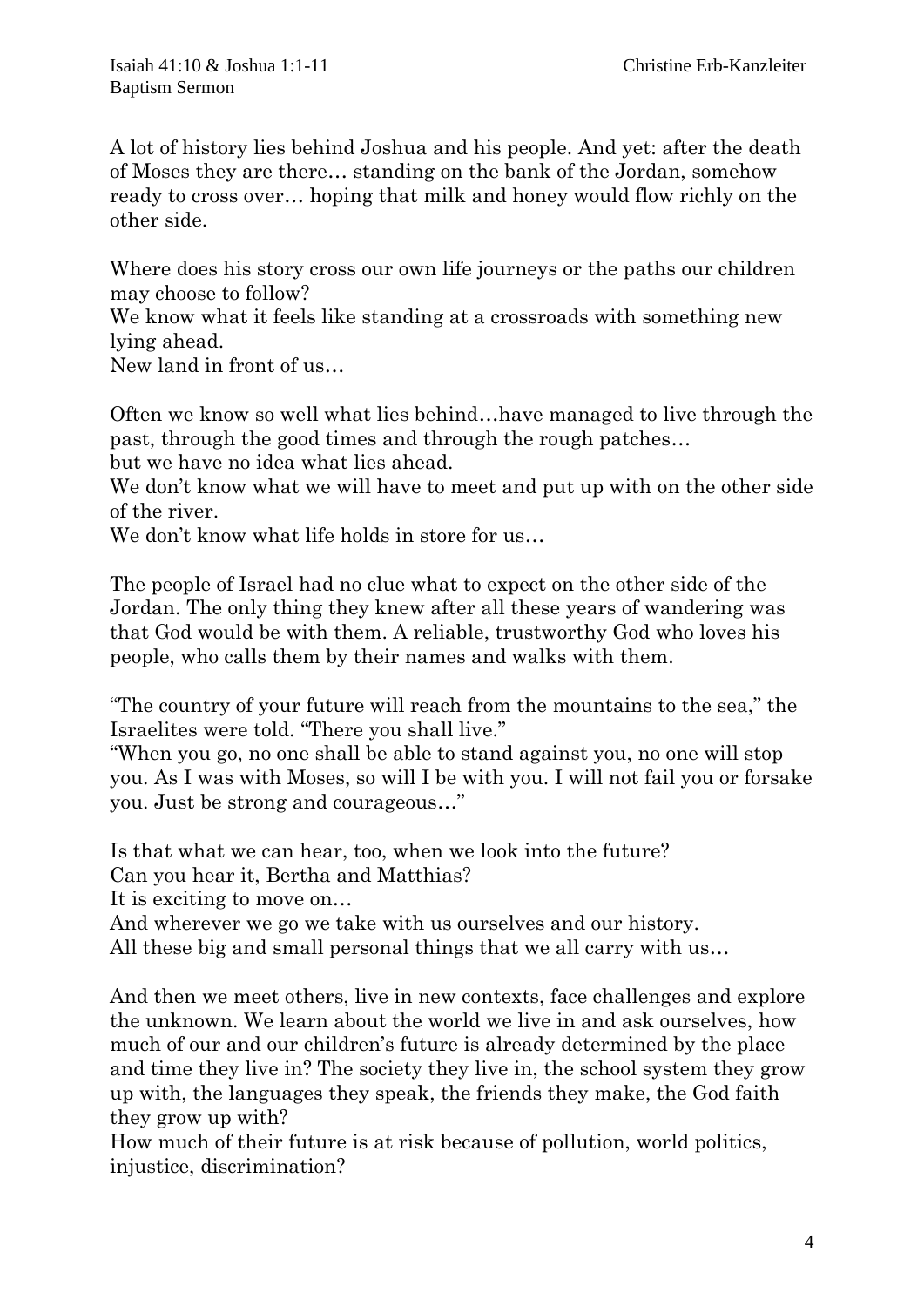How much depends on a happy family life, friends at your side and your own personality?

And what influence has our status in society, how much we earn and what education we can provide? The colour of our skin, whether we are male or female?

What lies ahead us? Ahead of us, ahead of our kids, and ahead of Bertha, Matthias and Henry?

Life ahead is not an empty land, people and opportunities are waiting there…

However old we are, whatever we strive for, however we develop, I want to believe that it is the promised land that we all are heading for,

here in Munich,

in a new job,

a new school,

a new house,

or in Malawi

or elsewhere in this world...

Promised land…

which we sometimes enter easily

and sometimes with fears and struggles…

My wish for us all is that whatever comes in our individual lives, we can see the steps forward as an entering of promised land…

Like the Israelites we will have to be careful and wise, patient and strong... We will have to be courageous and persistent, full of hope and dreams and the will for life.

Steven Hawkins who died last week, once said: "As long there is life, there is also hope no matter how bad you feel your life has become…"

Okay, I think… he must have known what he said.

If he managed with all his physical limitations, why would we not…

Especially since as a Christian I have more than just my life. I have my faith…

I have the promise "…do not be frightened or dismayed, for the Lord, my God, is with me wherever I go…"

And what is lying ahead is not only struggles and challenges but also God's grace: God's grace going ahead of us.

Neither we nor our children, nor our children's children will take one step that God will not watch over!

"Every place that the sole of your foot will tread upon I have given to you!" I am already there, says God, with all my love and support. I won't leave you alone!